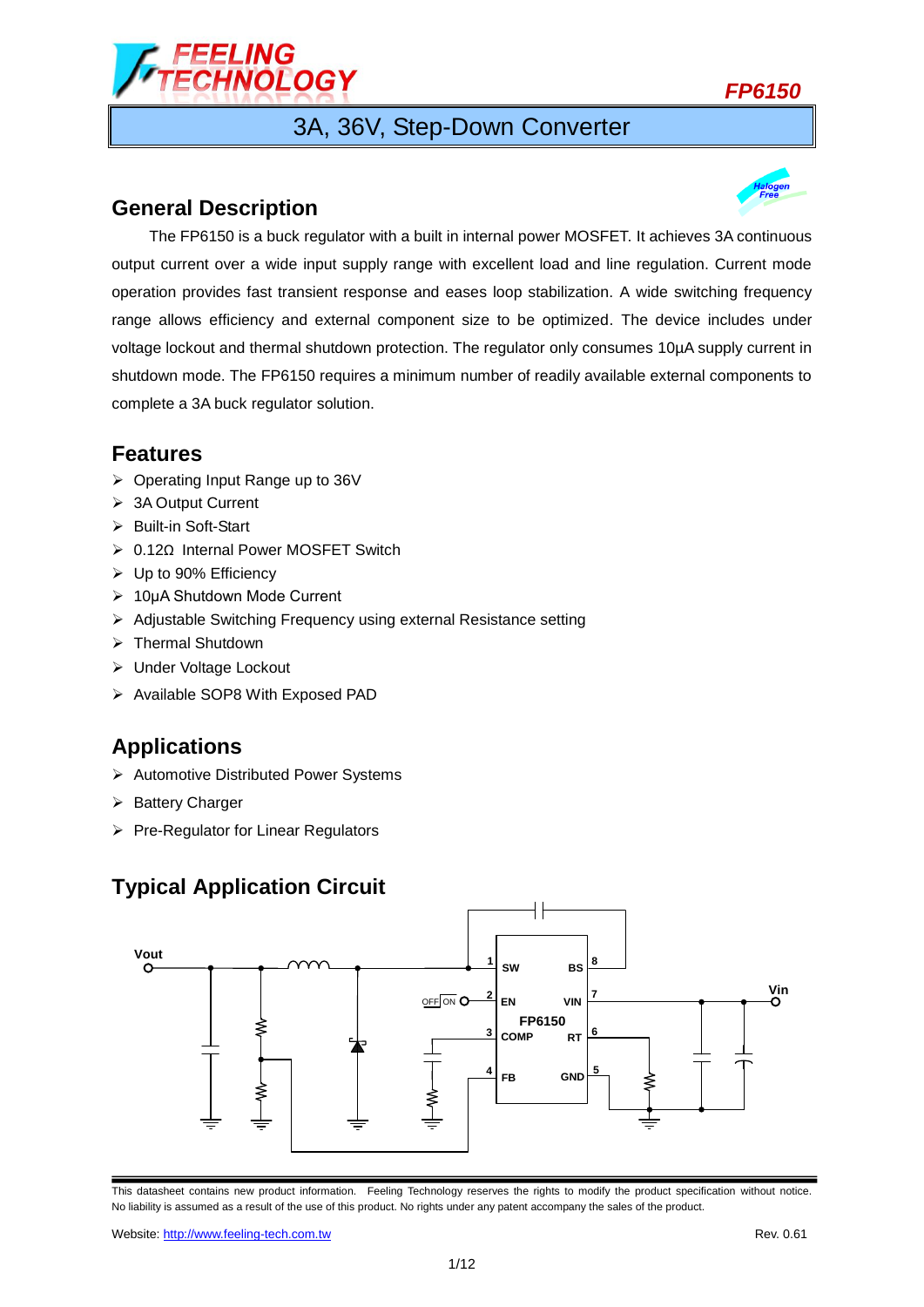

# **Function Block Diagram**



## **Pin Descriptions**

### **SOP-8 (EP)**





| <b>Name</b> | No. | $UO$ | <b>Description</b>                   |
|-------------|-----|------|--------------------------------------|
| <b>SW</b>   | 1   | Ω    | Switch                               |
| EN          | 2   |      | Enable/UVLO                          |
| <b>COMP</b> | 3   | O    | Compensation                         |
| FB          | 4   |      | Feedback                             |
| <b>GND</b>  | 5   | P    | Ground                               |
| <b>RT</b>   | 6   |      | Resistance for OSC Frequency         |
| <b>VIN</b>  | 7   | P    | <b>Supply Voltage</b>                |
| BS          | 8   | Ω    | Bootstrap                            |
| ЕP          | 9   | P    | Exposed PAD - Must connect to Ground |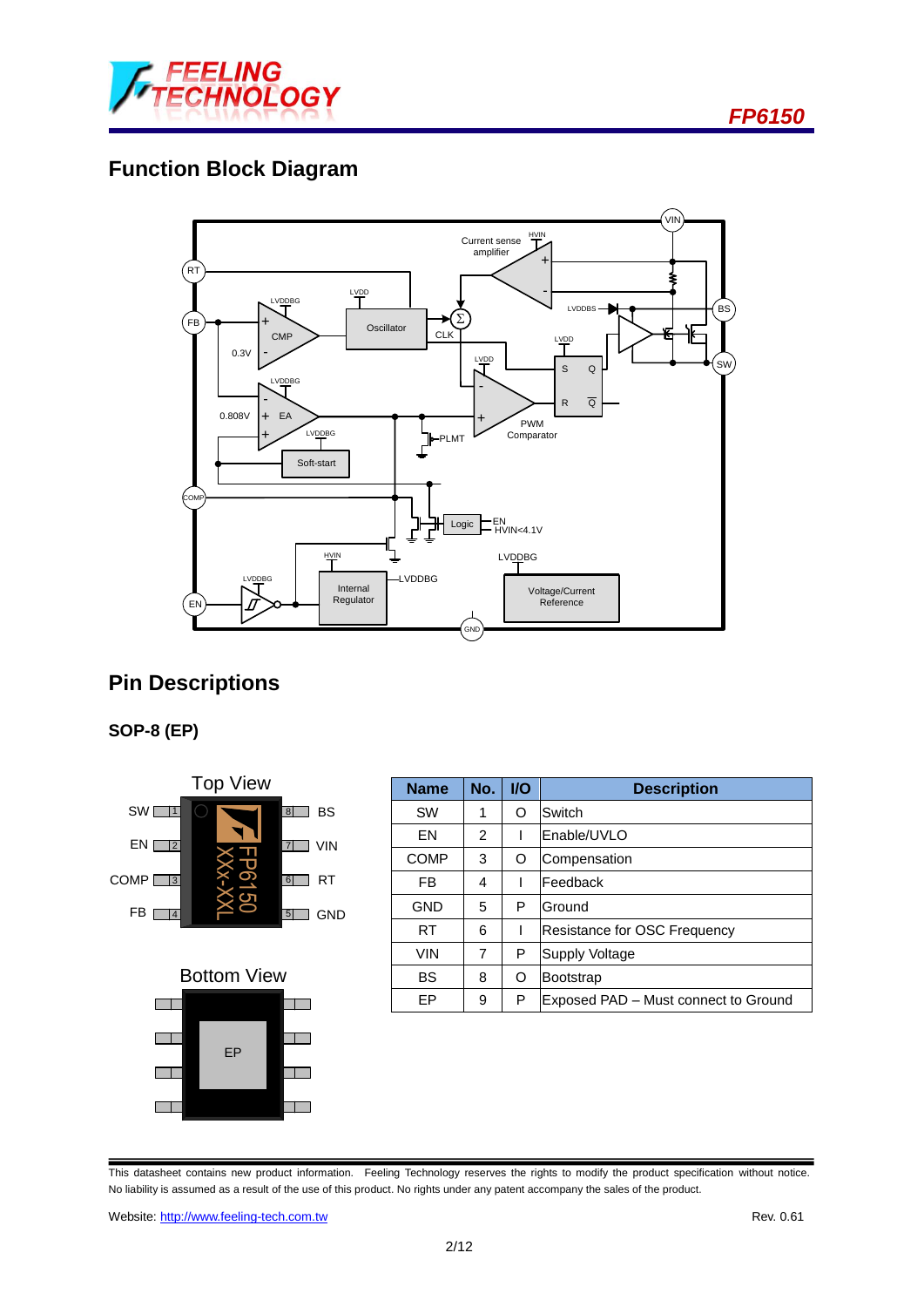

## **Marking Information**

**SOP-8L (EP)**



**Halogen Free**: Halogen free product indicator **Internal ID**: Tracking Code **Per-Half Month**: Production period indicator in half month time unit

- For Example :  $A \rightarrow$  First Half Month of January
	- $B \rightarrow$  Second Half Month of January
	- $C \rightarrow$  First Half Month of February
	- $D \rightarrow$  Second Half Month of February

Year: Production year's last digit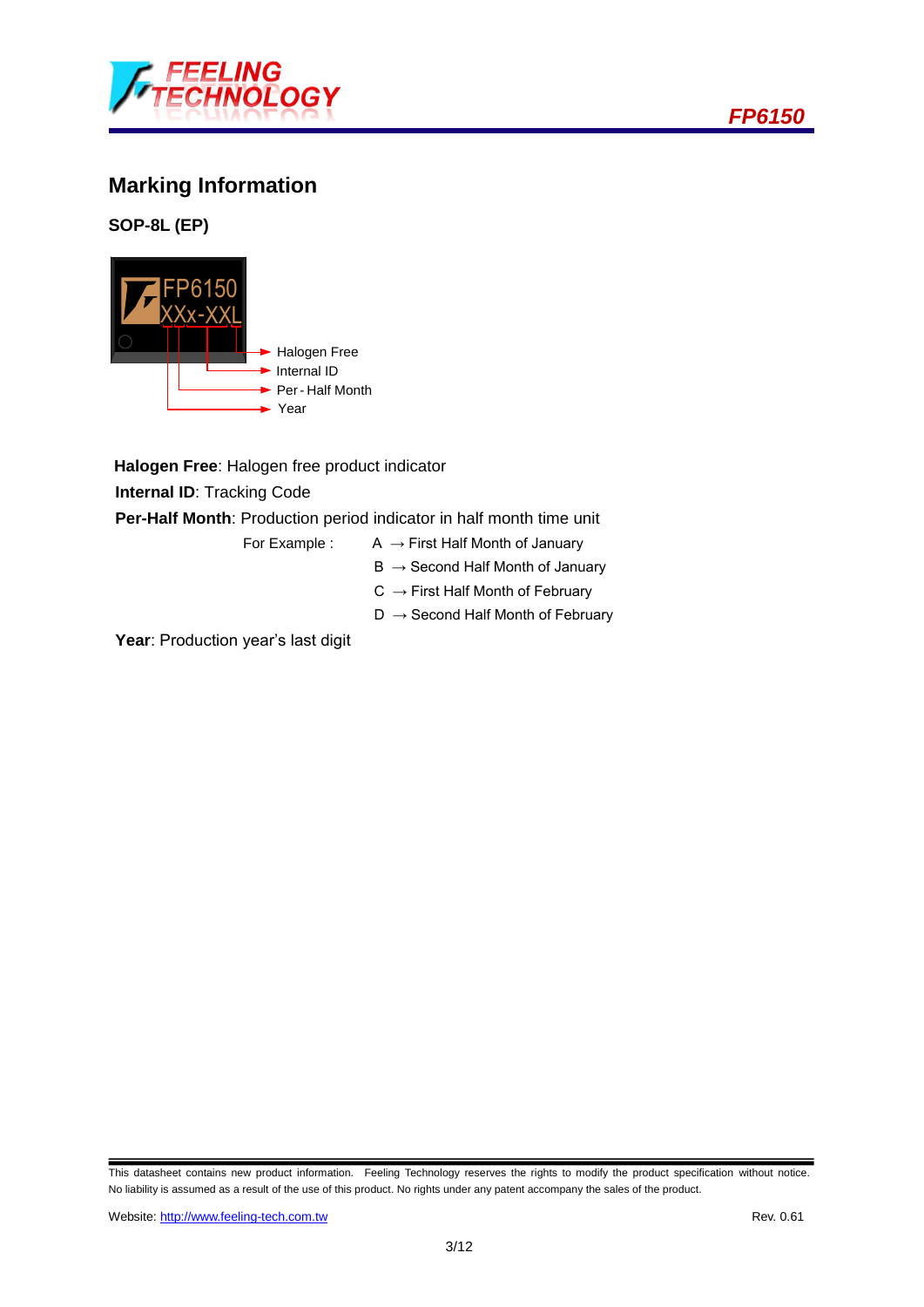

### **Ordering Information**

| <b>Part Number</b>  | <b>Operating Temperature</b>      | <b>Package</b> | <b>MOQ</b> | <b>Description</b> |
|---------------------|-----------------------------------|----------------|------------|--------------------|
| <b>IFP6150XR-G1</b> | $-40^{\circ}$ C ~ $+85^{\circ}$ C | SOP-8L(EP)     | 3000EA     | Tape & Reel        |

### **Absolute Maximum Ratings**

| <b>Parameter</b>                        | <b>Symbol</b>              | <b>Conditions</b> | Min.          | Typ. | Max.          | <b>Unit</b>  |
|-----------------------------------------|----------------------------|-------------------|---------------|------|---------------|--------------|
| Supply Voltage                          | V <sub>IN</sub>            |                   | $-0.3$        |      | 42            | V            |
| Supply Voltage                          | $\mathsf{V}_{\mathsf{sw}}$ |                   | $-0.3$        |      | $V_{IN} +0.3$ | V            |
| Bootstrap Voltage                       | $V_{BS}$                   |                   | $V_{sw}$ -0.3 |      | $V_{sw} + 6$  | V            |
| <b>All Other Pins</b>                   |                            |                   | $-0.3$        |      | 6             | V            |
| Junction Temperature                    | Tյ                         |                   |               |      | $+150$        | $^{\circ}$ C |
| Storage Temperature                     | $T_{\tt S}$                |                   | -65           |      | $+150$        | °C           |
| <b>Thermal Resistance</b>               | $\theta_{JA}$              | SOP-8L(EP)        |               |      | 60            | °C/W         |
|                                         | $\theta_{\rm JC}$          | SOP-8L(EP)        |               |      | 10            | °C/W         |
| <b>Operating Temperature</b>            |                            |                   | $-40$         |      | +85           | °C           |
| Lead Temperature (soldering, 10<br>sec) |                            |                   |               |      | $+260$        | °C           |

## **Suggested IR Re-flow Soldering Curve**



This datasheet contains new product information. Feeling Technology reserves the rights to modify the product specification without notice. No liability is assumed as a result of the use of this product. No rights under any patent accompany the sales of the product.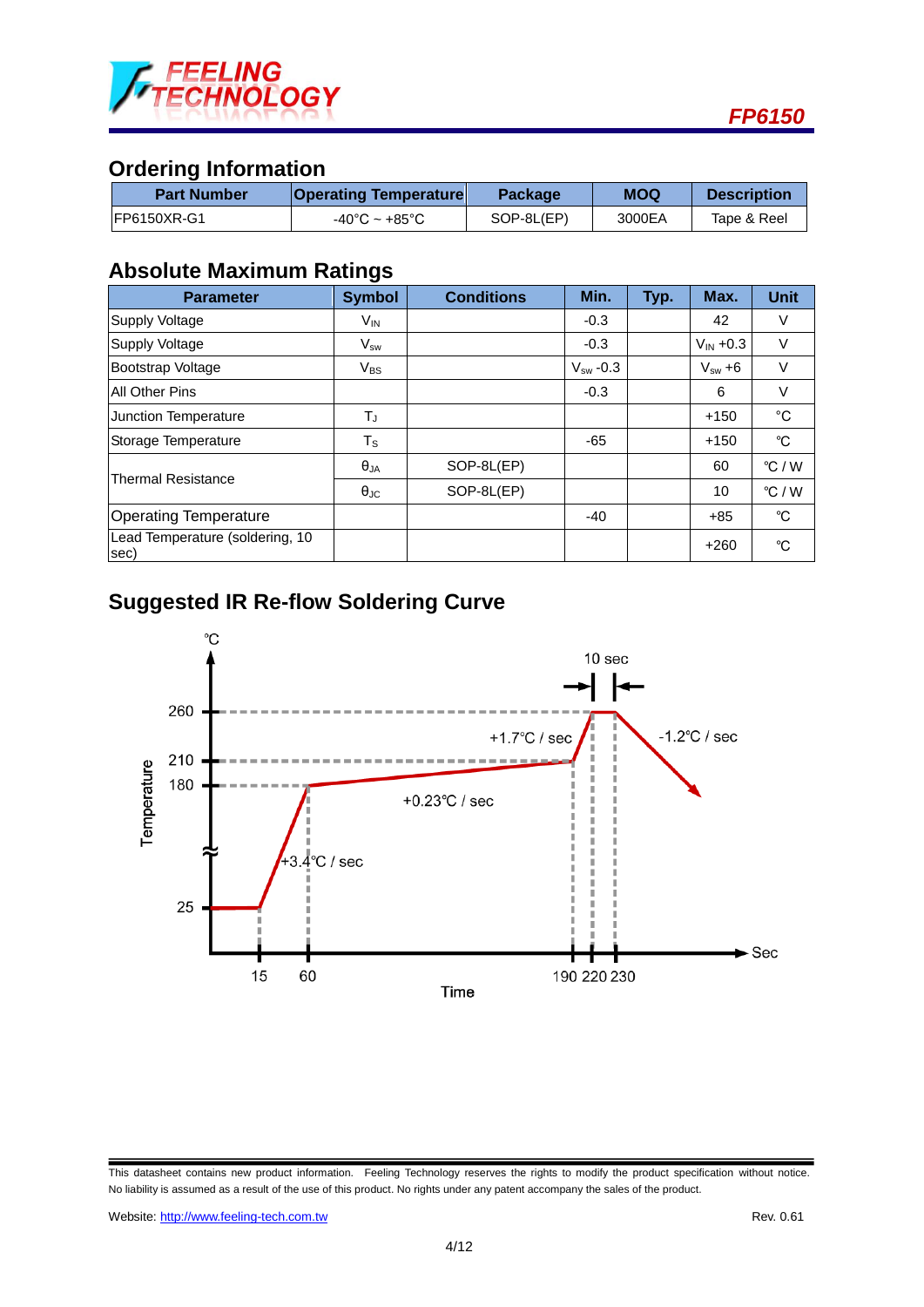

## **Recommended Operating Conditions**

| <b>Parameter</b>             | <b>Symbol</b>   | <b>Conditions</b>           | Min. | Typ. | Max. | Unit   |
|------------------------------|-----------------|-----------------------------|------|------|------|--------|
| Supply Voltage               | V <sub>IN</sub> |                             | 4.5  |      | 36   |        |
| <b>Operating Temperature</b> |                 | <b>IAmbient Temperature</b> | -40  |      | 85   | $\sim$ |

### **DC** Electrical Characteristics (V<sub>IN</sub>=12V, T<sub>A</sub>= 25°C, unless otherwise noted)

| <b>Parameter</b>                                     | <b>Symbol</b>          | <b>Test Conditions</b>                                                                             | Min.  | Typ.     | Max.  | <b>Unit</b> |
|------------------------------------------------------|------------------------|----------------------------------------------------------------------------------------------------|-------|----------|-------|-------------|
| <b>Standby Current</b>                               | <sub>ISB</sub>         | $V_{EN}$ =2V, $V_{FB}$ =1.0V                                                                       |       | 0.6      | 1.0   | mA          |
| Shutdown Supply Current                              | Isт                    | $V_{FN}=0$                                                                                         |       | 10       | 20    | μA          |
| Feedback Voltage                                     | $V_{FB}$               | 9V <vin<40v< td=""><td>0.788</td><td>0.808</td><td>0.828</td><td><math>\vee</math></td></vin<40v<> | 0.788 | 0.808    | 0.828 | $\vee$      |
| <b>Feedback Current</b>                              | <b>IFB</b>             | $V_{FB}=0.8V$                                                                                      |       | 1        |       | nA          |
| Switch ON Resistance                                 | $R_{ON}$               |                                                                                                    |       | 120      | 200   | $m\Omega$   |
| Switch Leakage Current                               | Ιıμ.                   | $V_{FN}=0$ , $V_{SW}=0V$                                                                           |       | $\Omega$ | 10    | μA          |
| Error Amplifier Transconductance                     | <b>GEA</b>             | $I_{\text{comp}} = \pm 3uA$                                                                        |       | 68       |       | $\mu A / V$ |
| <b>Current Sensing Transconductance</b>              | $G_{\text{cs}}$        |                                                                                                    |       | 9        |       | A/V         |
| <b>Current Limit</b>                                 | $I_{CL}$               | Duty=50%                                                                                           |       | 4.5      | 6     | A           |
| Switching Frequency                                  | fosc                   | VFB=0.6V; RT=200k                                                                                  | 400   | 500      | 600   | <b>KHz</b>  |
| <b>Foldback Switching Frequency</b>                  | $f_{SC}$               | $V_{FB} = 0V$                                                                                      | 50    | 125      | 175   | <b>KHz</b>  |
| Minimum On Time                                      | $T_{ON}$               |                                                                                                    |       | 100      |       | ns          |
| Minimum Off Time                                     | $T_{\text{OFF}}$       |                                                                                                    |       | 200      |       | ns          |
| Under Voltage Lockout Threshold                      | VUVLO                  | V <sub>EN</sub> Rising                                                                             | 3.9   | 4.2      | 4.5   | V           |
| Under Voltage Lockout Threshold<br><b>Hysteresis</b> | <b>V<sub>HYS</sub></b> |                                                                                                    |       | 800      |       | mV          |
| <b>EN Input Low Voltage</b>                          |                        |                                                                                                    |       |          | 0.4   | V           |
| <b>EN Input High Voltage</b>                         |                        |                                                                                                    | 1.5   |          |       | V           |
| <b>EN Internal Pull Up Current</b>                   | $I_{EN}$               | $V_{EN} = 2V$                                                                                      |       | $-5$     |       | μA          |
| <b>Thermal Shutdown</b>                              | $T_{TS}$               |                                                                                                    |       | 150      |       | $^{\circ}C$ |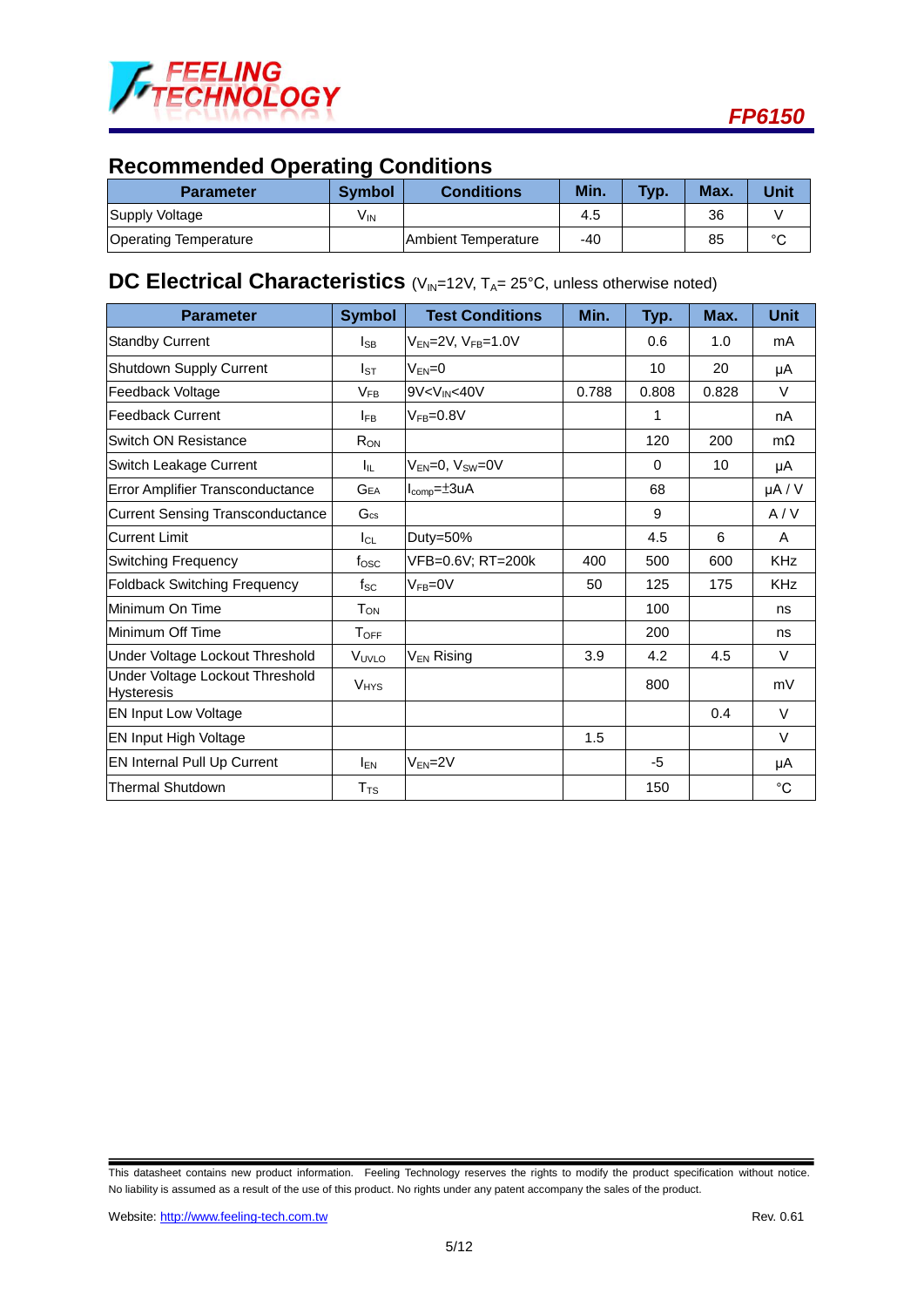

### **Function Description**

The FP6150 is a current-mode step-down DC / DC converter that provides excellent transient response with external compensation components. It regulates input voltages from 4.5V to 36V down to an output voltage as low as 0.808V with maximum 3A load current. And a high-efficiency design with excellent AC and DC performance. The output voltage is measured at FB through a resistive voltage divider and amplified by the internal error amplifier. The output current of the transconductance error amplifier is presented at COMP where a network compensates the regulation control system. The voltage at COMP is compared to the switch current measured internally to control the output voltage. The converter uses internal n-channel MOSFET switches to step-down the input voltage to the regulated output voltage. Since the MOSFET requires a gate voltage greater than the input voltage, a boost capacitor connected between SW and BS drives the gate. The capacitor is charged from the internal regulator when the SW pin is low.

### **Output Voltage (V<sub>OUT</sub>)**

The output voltage is set using a resistive voltage divider from the output voltage to FB. The voltage divider divides the output voltage down by the ratio:

$$
V_{FB}=V_{OUT}\times\frac{R_4}{R_2+R_4}
$$

Thus the output voltage is:

$$
V_{OUT}=V_{FB}\times\frac{R_2+R_4}{R_4}
$$

#### **Oscillator**

The oscillator frequency ( $F_{\text{OSC}}$ ) can be set by an external resistor. The value of RT can be calculated from:

$$
Frequency(kHz) = \frac{10^5}{R_T(k\Omega)}
$$

#### **Enable Mode / Shutdown Mode**

Drive EN Pin to ground to shut down the FP6150. Shutdown mode forces the internal power MOSFET off, turns off most of internal circuitry, and reduces the V<sub>IN</sub> supply current to at most 10µA (typ.).

This datasheet contains new product information. Feeling Technology reserves the rights to modify the product specification without notice. No liability is assumed as a result of the use of this product. No rights under any patent accompany the sales of the product.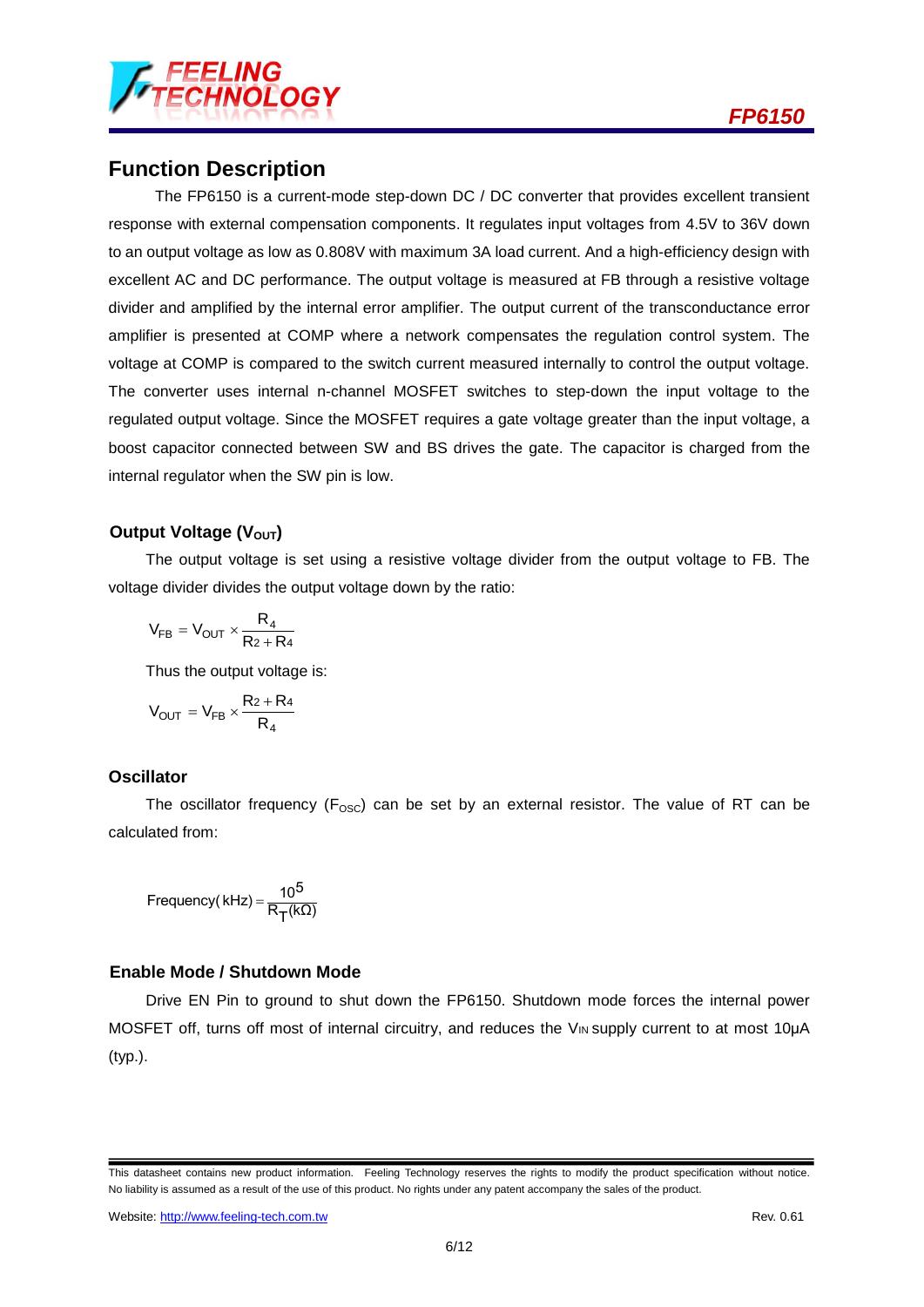

#### **Boost High-Side Gate Drive (BST)**

Since the MOSFET requires a gate voltage greater than the input voltage, user should connect a flying bootstrap capacitor between SW and BS pin to provide the gate-drive voltage to the high-side n-channel MOSFET switch. The capacitor is charged by the internally regulator periodically when SW pin is pulled to ground. During startup, an internal low-side switch pulls SW to ground and charges the BST capacitor to internally regulator output voltage. Once the BST capacitor is charged, the internal low-side switch is turned off and the BST capacitor provides the necessary enhancement voltage to turn on the high-side switch.

#### **Thermal Shutdown Protection**

The FP6150 features integrated thermal shutdown protection. When the IC junction temperature exceeds +150°C, thermal shutdown protection will be triggered. The internal power MOSFET is then turned off to limit the device power dissipation  $(P_D)$ . Once thermal shutdown occurs, this device can go back to normal operation until the junction temperature drops below +140°C approximately.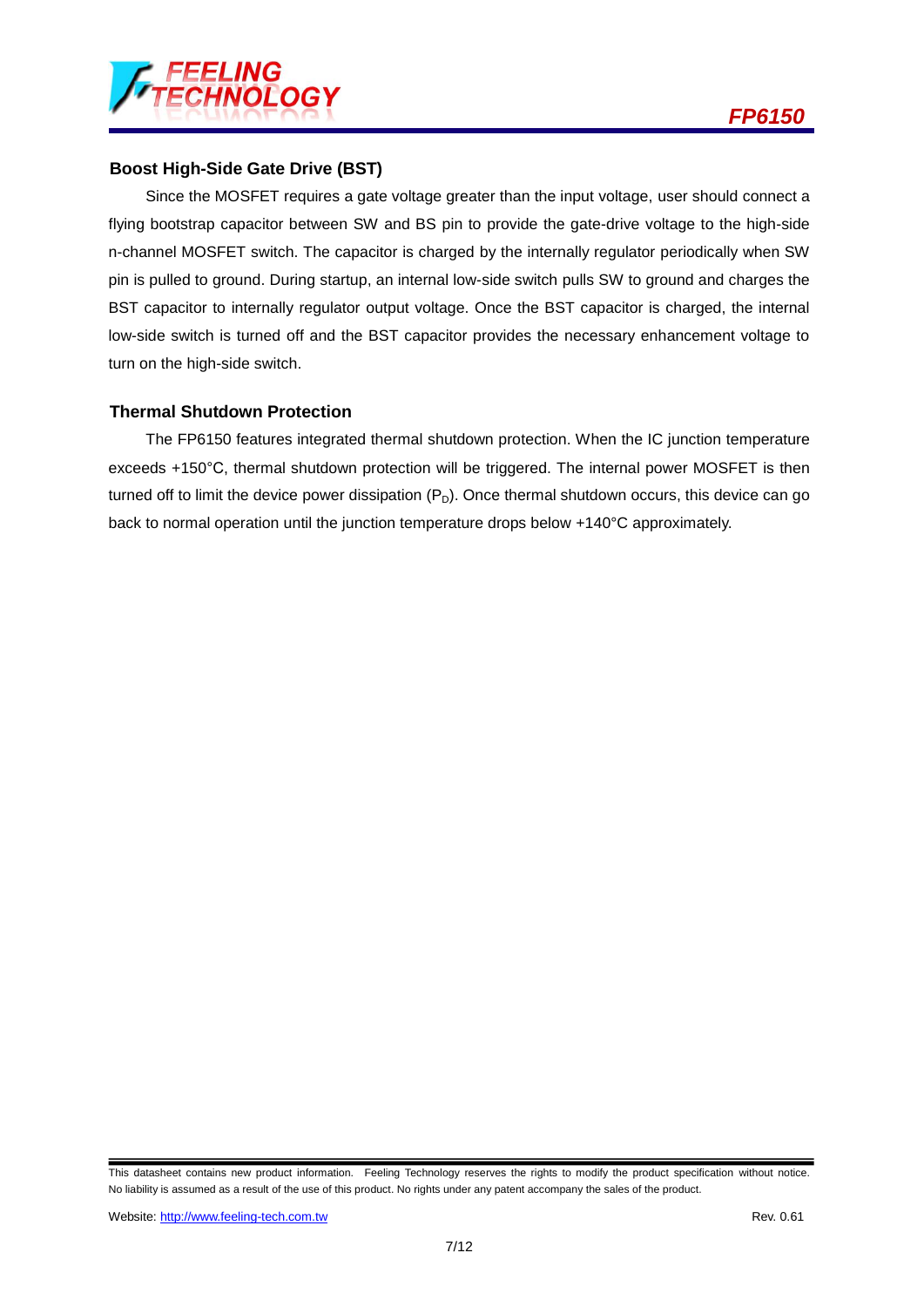

### **Application Information**

#### **Input Capacitor Selection**

The input current to the step-down converter is discontinuous, therefore a capacitor is required to supply the AC current to the step-down converter while maintaining the DC input voltage. Use low ESR capacitors for the best performance. Ceramic capacitors are preferred, but tantalum or low-ESR electrolytic capacitors may also suffice.

The input capacitor can be electrolytic, tantalum or ceramic. When electrolytic or tantalum capacitors are used, a small, high quality 0.1μF ceramic capacitor should be placed beside the IC as possible.

When using ceramic capacitors, make sure that they have enough capacitance to provide sufficient charge to prevent excessive voltage ripple at converter input. The input voltage ripple can be estimated by

$$
C_{IN} = \frac{I_O}{f \times \Delta V_{IN}} \times D(1-D)
$$

#### **Inductor Selection**

The inductor is required to supply constant current to the output load while being driven by the switched input voltage. A larger value inductor will result in less ripple current that will result in lower output ripple voltage. However, the larger value inductor will have a larger physical size, higher series resistance, and/or lower saturation current. A good rule for determining the inductance to use is to allow the peak-to-peak ripple current in the inductor to be approximately 30% of the maximum switch current. Also, make sure that the peak inductor current is below the maximum switch current limit. The inductance value can be calculated by

$$
L = \frac{V_O + V_D}{I_O \gamma f} \times (1 - D)
$$

Where *r* is the ripple current ratio

RMS current in inductor 
$$
I_{Lms} = I_0 \sqrt{1 + \frac{\gamma^2}{12}}
$$

#### **Output Capacitor Selection**

The output capacitor is required to maintain the DC output voltage. Ceramic, tantalum, or low ESR electrolytic capacitors are recommended. Low ESR capacitors are preferred to keep the output voltage ripple low. The output voltage ripple can be estimated by:

$$
\Delta V_{OUT} = \frac{V_{OUT} \times (V_{IN} - V_{OUT})}{f \times L \times V_{IN}} \times \left(ESR + \frac{1}{8 \times f \times C_{OUT}}\right)
$$

This datasheet contains new product information. Feeling Technology reserves the rights to modify the product specification without notice. No liability is assumed as a result of the use of this product. No rights under any patent accompany the sales of the product.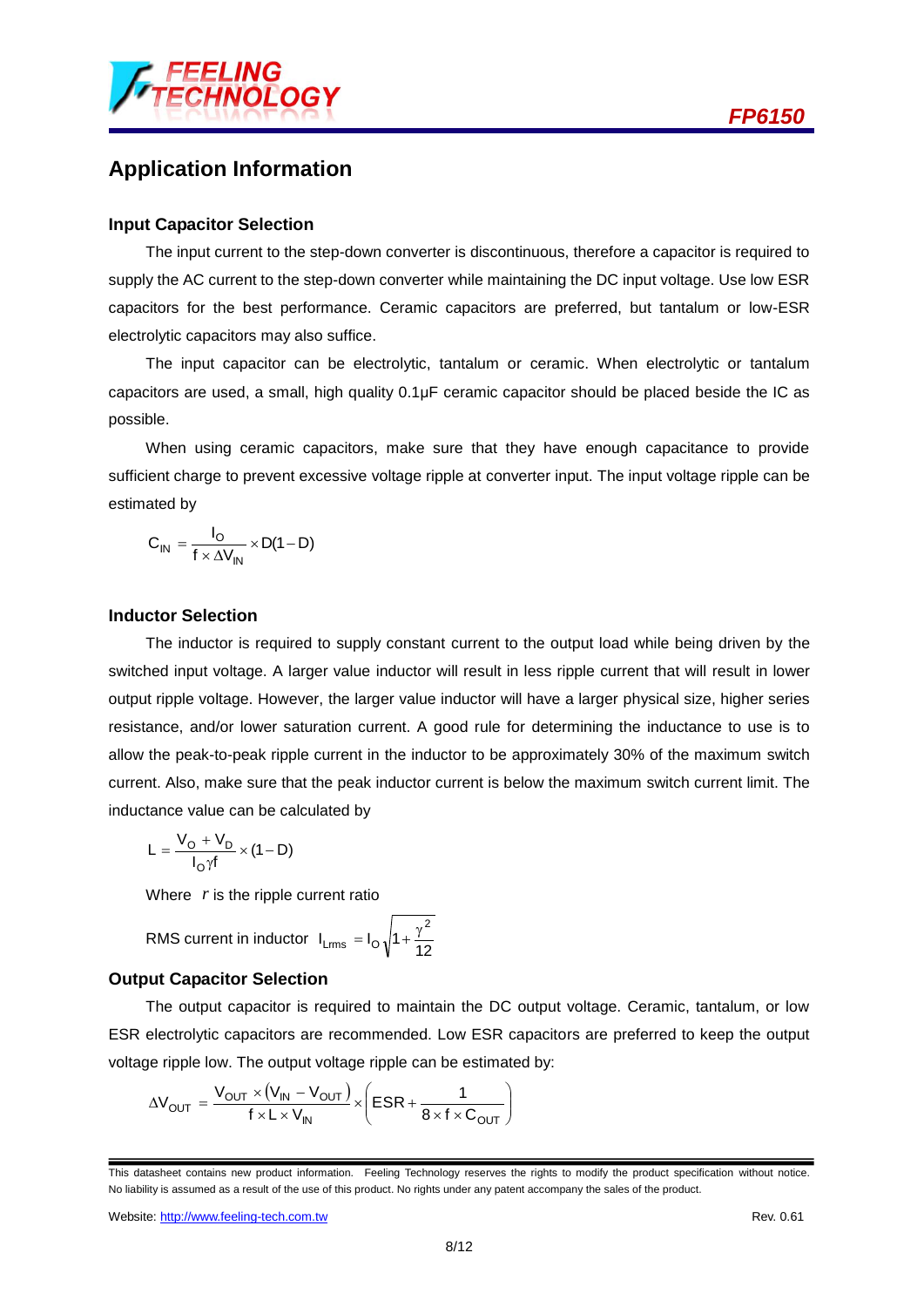

In the case of ceramic capacitors, the output ripple is dominated by the capacitance value because of its low ESR. In the case of tantalum or electrolytic capacitors, the capacitor high ESR dominates the output ripple. Followings are equations for determining appropriate capacitor parameters.

Ⅰ. Ceramic capacitors: choose capacitance value

$$
C_{OUT} = \frac{V_{OUT}}{8 \times f^2 \times L \times \Delta V_{OUT}} \times \left(1 - \frac{V_{OUT}}{V_{IN}}\right)
$$

Ⅱ. Tantalum or electrolytic capacitors: choose capacitor with ESR value

$$
ESR = \frac{\Delta V_{OUT} \times f \times L \times V_{IN}}{V_{OUT} \times (V_{IN} - V_{OUT})}
$$

#### **PC Board Layout Checklist**

- 1. The power traces, consisting of the GND, SW and V<sub>IN</sub> traces, should be kept short, direct and wide.
- 2. Place  $C_{\text{IN}}$  near IN pin as closely as possible to maintain input voltage steady and filter out the pulsing input current.
- 3. The resistive divider  $R_2$  and  $R_4$  must be connected directly to FB pin as closely as possible.
- 4. FB is a sensitive node. Please keep it away from switching node SW. A good approach is to route the feedback trace on another layer and have a ground plane between the top and feedback trace routing layer. This reduces EMI radiation on to the DC-DC converter's own voltage feedback trace.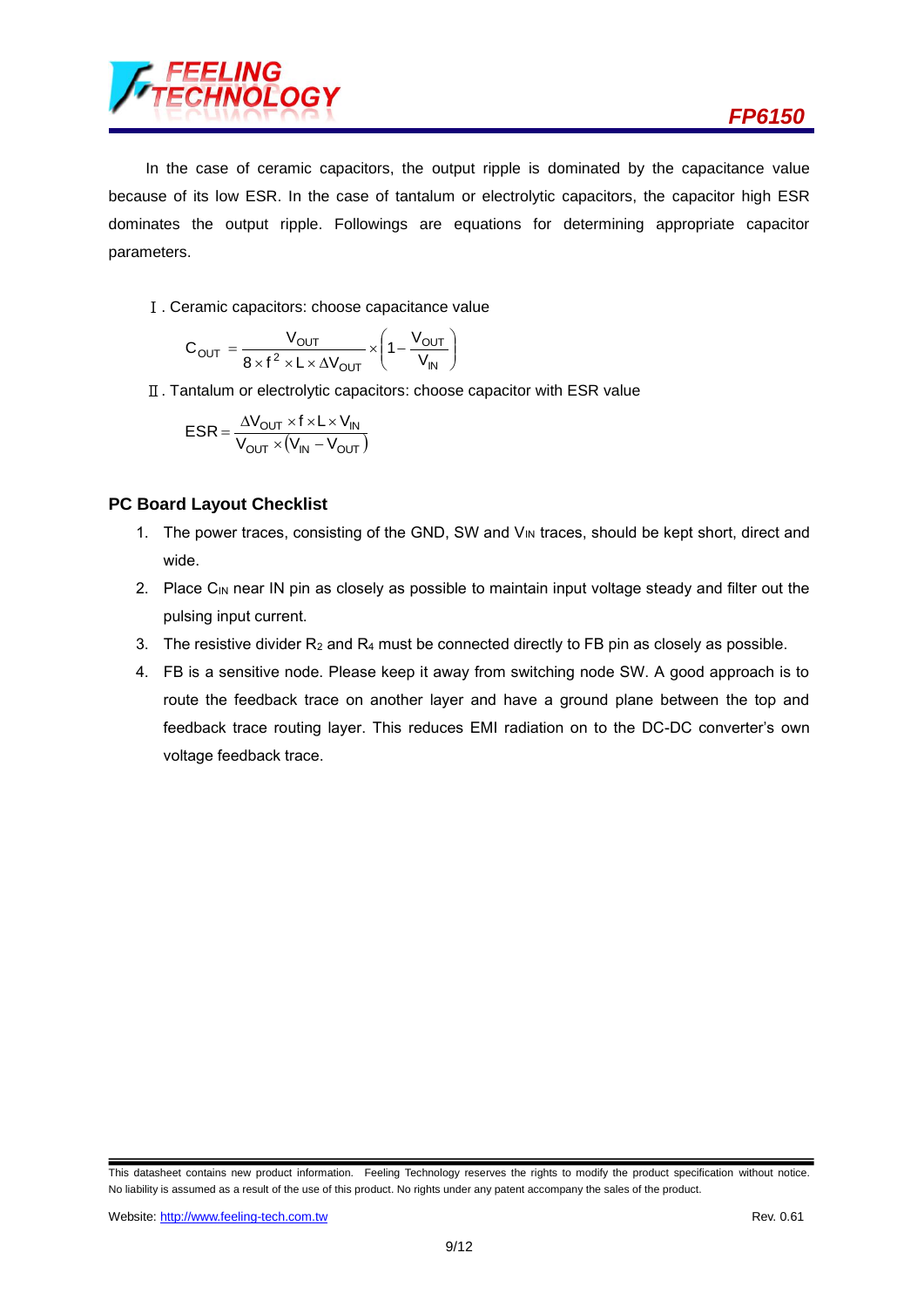



Suggested Layout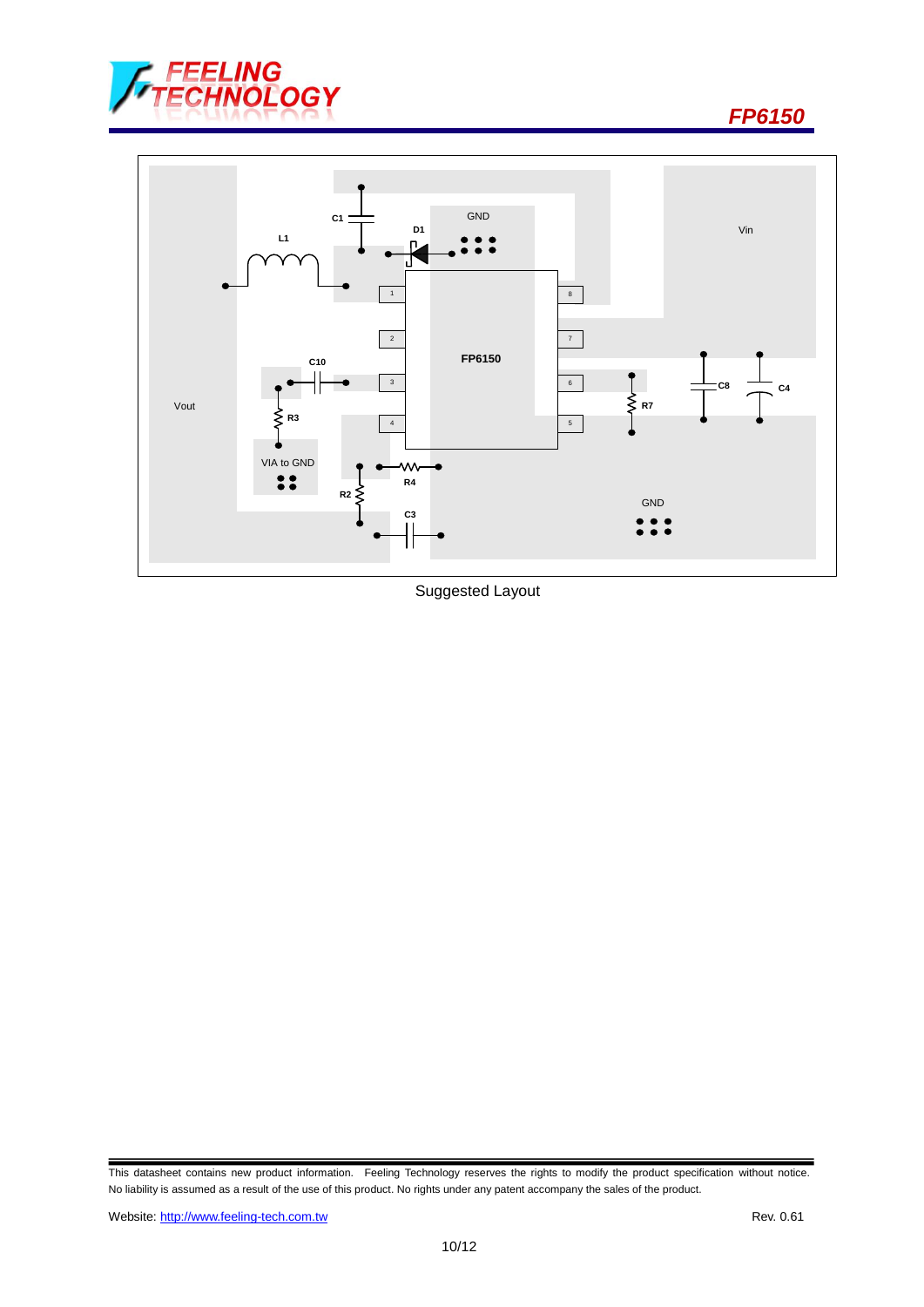

# **Typical Application**



#### **Note:**

Output voltage must be lower than input voltage 2.2V.